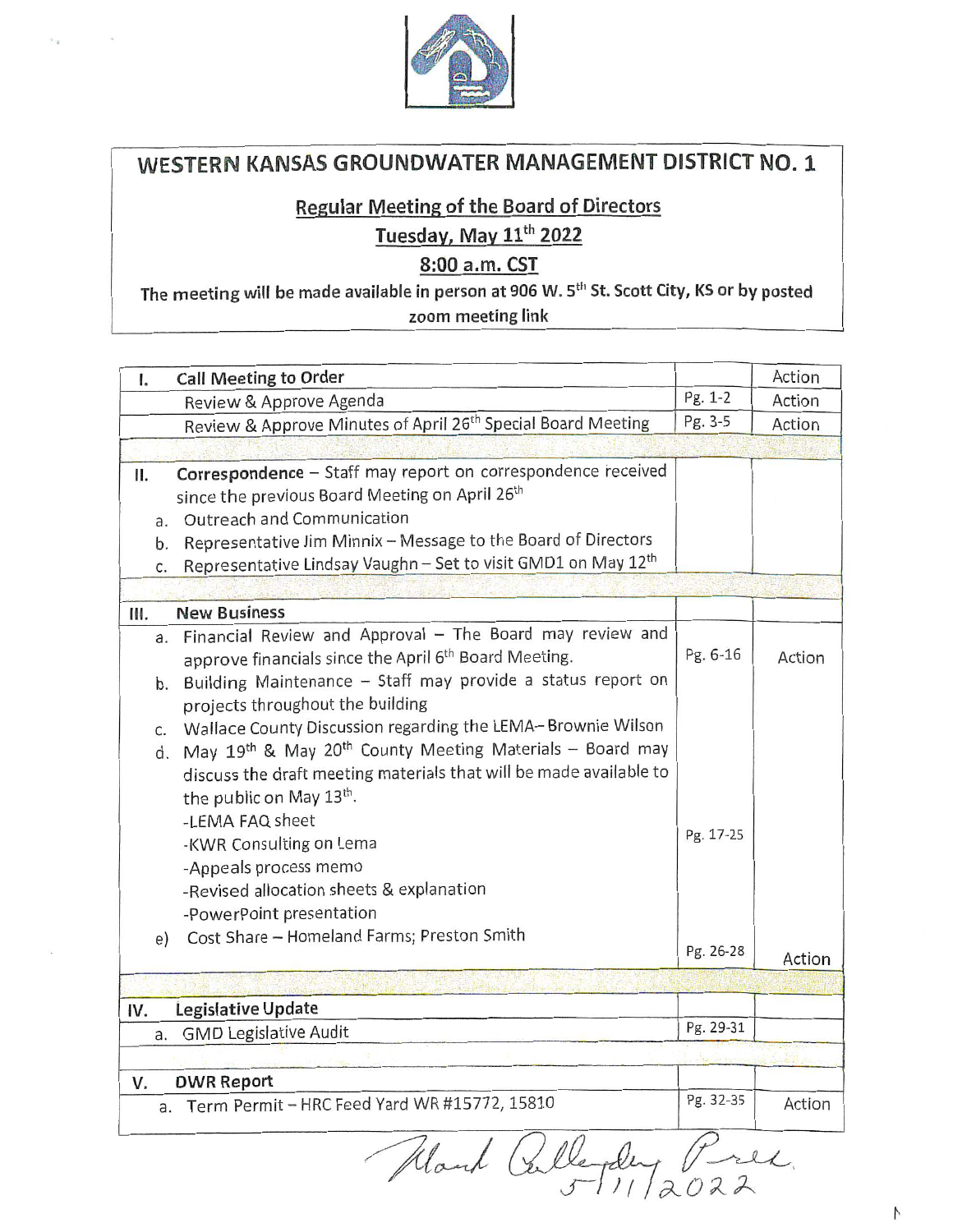

| VII. |  | <b>Meeting Adjourn</b>                                 |           | Action |
|------|--|--------------------------------------------------------|-----------|--------|
|      |  |                                                        |           |        |
| VI.  |  | <b>Public Comment</b>                                  |           |        |
|      |  |                                                        |           |        |
|      |  | c. Term Permit - HRC Feed Yard WR #36536, SC-44, 24885 | Pg. 40-43 | Action |
|      |  | b. Term Permit - HRC Feed Yard WR #6974                | Pg. 36-39 | Action |

 $\epsilon$ 

 $\chi^2$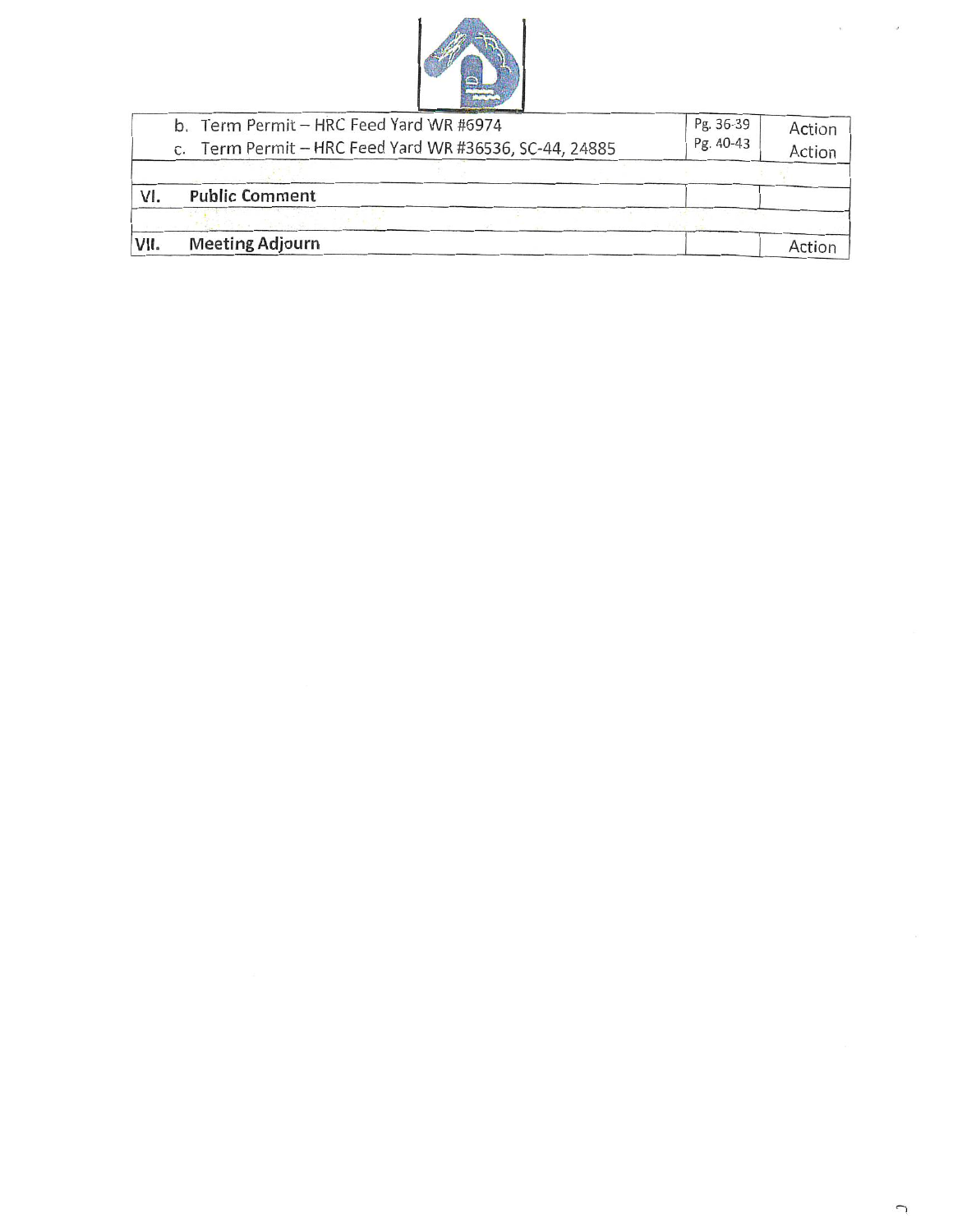# WESTERN KANSAS GROUNDWATER MANAGEMENT DISTRICT NO.1 April 26, 2022 Board Meeting Minutes

#### BOARD MEMBERS PRESENT

| Mark Callender - President, Lane County        |                                                           |
|------------------------------------------------|-----------------------------------------------------------|
| Travis Weaver - Vice President, Greeley County |                                                           |
| Steve Compton - Secretary, Scott County        |                                                           |
| Ray Smith - Wallace County Member              |                                                           |
| Brian Bauck -- Wichita County Member           |                                                           |
|                                                | STAFF MEMBERS PRESENT FOR ALL OR A PORTION OF THE MEETING |
| Katie Durham – District Manager                | Toni Palen -- Administrative Assistant                    |
|                                                | OTHER PEOPLE PRESENT FOR ALL OR A PORTION OF THE MEETING  |
| Tom Adrian*                                    | Adrian & Pankratz Law Office                              |
| Mike Meyer                                     | Division of Water Resources, Garden City Office           |
| David Barfield                                 | <b>KWR Consulting</b>                                     |
| Austin McCollouch*                             | Division of Water Resources                               |
| Bret Keeler                                    | Jackson Crop Insurance                                    |
| Greg Graff*                                    |                                                           |
| Neil Wilson                                    |                                                           |
| Dan Sharp                                      |                                                           |
| Randall Biermann                               | *Virtual Attendees                                        |
|                                                |                                                           |

- 1. CALL MEETING TO ORDER The Western Kansas Groundwater Management District No.1 board meeting was called to order by President Mark Callender at 8:06 a.m. on April 26, 2022 at the District Office, Scott City, Kansas.
	- a) Approval of Agenda Katie Durham requested we move new business up before correspondences in order to help Tom Adrian leave the meeting earlier. Brian Bauck made a motion to approve the agenda as presented and the request to move new business before correspondences. Travis Weaver seconded the motion which passed unanimously.
	- b) Approval of the April 06, 2022 Minutes Steve Compton stated under public comments the name Neil Smith should be Neil Wilson. Mark Callender stated correction under KWO report that, Keadron's name is misspelled and under calendar for the next board meeting should read June 26, 2022 instead of May 18, 2022. Ray Smith made a motion to approve the April 6, 2022 board meeting minute's contingent upon corrections being made to the minutes. Brian Bauck seconded the motion which passed unanimously.

## II. NEW BUSINESS

- a) Building Maintenance Katie Durham spoke about updating the sign with fresh paint out front on the district's office. Also mentioned was updating the address numbers on the side of the building, putting office hours on the front door, adding a flag pole and some flower pots out front to give us a more updated look. Lastly, Katie brought up the need of a new file cabinet system as the current files are so tight that we cannot add more information to the files easily. The board asked to check with Pat Ryan to see if he could maybe build us something. After the board discussed these updates Ray Smith made a motion to approve a \$2500.00 budget to help with these updates. Brian Bauck seconded the motion which passed unanimously.
- b) Proposed Lema Discussion Katie Durham gave an update on what she and David Barfield have been working on including defining what conservation is and the methods of the appeal process. Once the methods are finalized then we can move forward with finishing the appeal process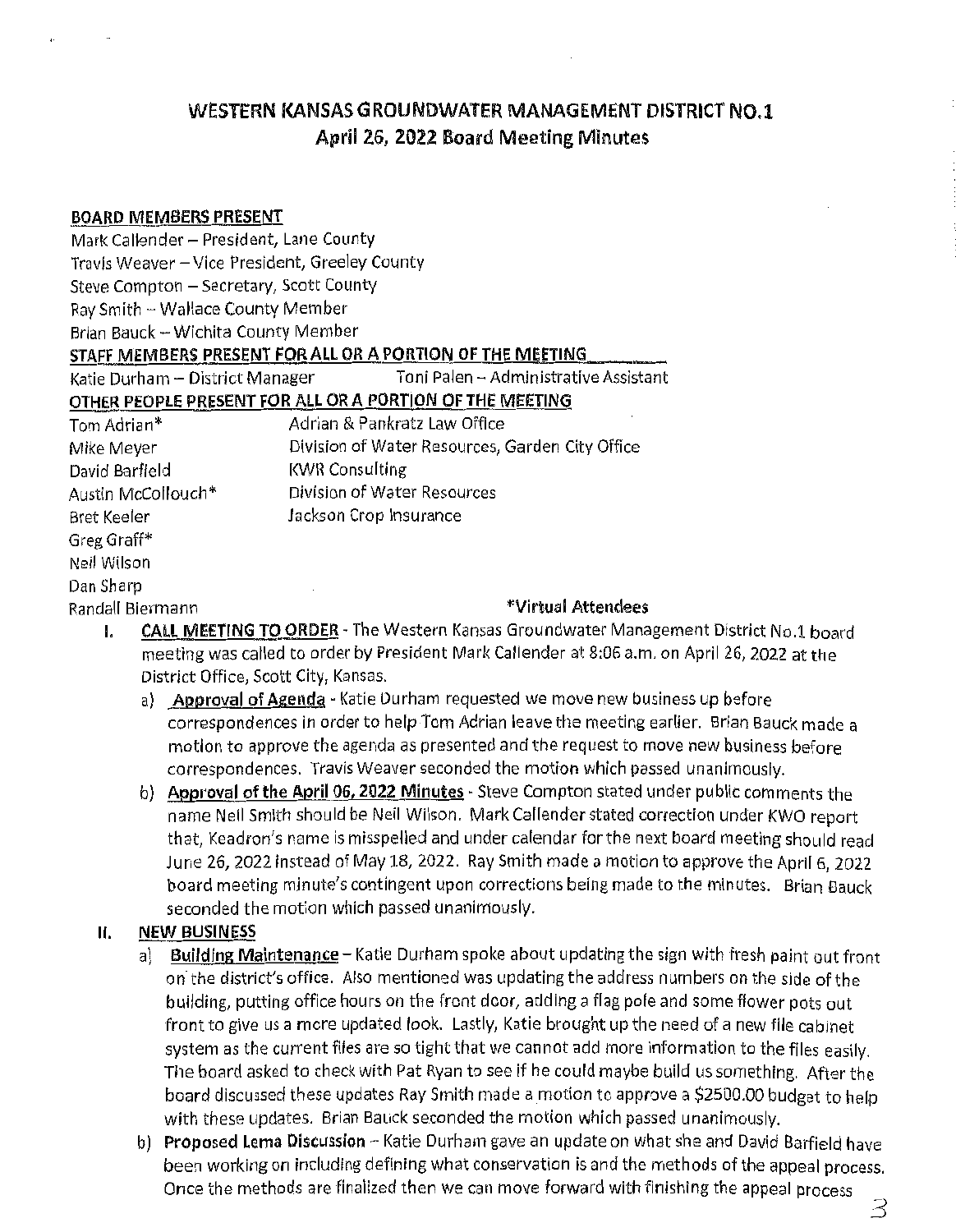with each method. Katie stated that David would go over the non-use and vested right landowners later. Tom Adrian was asked by Katie if he had anything he wanted to add now since he needed to leave the meeting at 10:00 a.m. Tom commented that he would like to see more examples on the methods of appeals. Tom stated that every decision we make is creating a standard for the district. Tom also stated he thought David and Katie have done a great job of putting together the methods. David Barfield agreed with Tom on that we need to give more examples. The board members had a lengthy conversation about the appeal process and conversed with David and Katie on several situations that we need to look at. Mike Meyer stated that we need to make sure we have data to support the appeals when they come in that demonstates they have conserved water. Katie and David will continue working on this and give the board a cleaner look at the appeal process with more examples for next meeting. County meetings were set by the board for May 19<sup>th</sup> at Weskan Community Building at 9:00 a.m. MST, 201 School Ave, Weskan KS. The next meeting will be May 20<sup>th</sup> at the William Carpenter 4-H Building at 9:00 a.m. CST, 608 N Fairground Rd, Scott City, KS. Also, on May 20<sup>th</sup> there will be a second county meeting at Lane County 4H Building at 2:00 p.m. CST, Fairground Rd, Dighton KS. Letters will go out to notify landowners of these dates. David Barfield gave an overview of work since April 6, 2022 in a handout that was discussed with the board of directors. Steve Compton stated that insurance was a concern to him with the five counties on the Lema. The board conversed about this and decided to have Katie Durham check into it for more information.

- c) Cost Share Andrew Smith WR #8106 NW 23-16-36 filed a cost share application for a new pivot control system that was put in by Western Sprinklers in Colby, KS. Ray Smith made a motion to approve to pay \$1000 from our cost share account. Brian Bauck seconded the motion which passed unanimously.
- d) Cost Share D & L Farms WR #7151 SW 34-16-35 filed a cost share application for a new pivot control system that was put in by Western Sprinklers in Colby, KS. Travis Weaver made a motion to approve to pay \$1000 from our cost share account. Ray Smith seconded the motion which passed unanimously.
- e) Cost Share E & D Farms WR #11204 NE 34-16-35 filed a cost share application for a new pivot control system that was put in by Western Sprinklers in Colby, KS. Travis Weaver made a motion to approve to pay \$1000 from our cost share account. Brian Bauck seconded the motion which passed unanimously.
- f) Cost Share Smith Land Company WR #10771 NE 12-16-42 filed a cost share application for a new pivot control system that was put in by Western Sprinklers in Colby, KS. Ray Smith made a motion to approve to pay \$1000 from our cost share account when deed is presented. Brian Bauck seconded the motion which passed unanimously.
- g) Cost Share SKR Land LLC WR #37095 filed a cost share application for a new pivot control system that was put in by Western Sprinklers in Colby, KS. Travis Weaver made a motion to approve to pay \$1000 from our cost share account when deed is presented. Brian Bauck seconded the motion which passed unanimously.
- h) Cost Share North Four Farms WR #325 SE 2-17-34 filed a cost share application for a new pivot control system that was put in by Western Sprinklers in Colby, KS. Brian Bauck made a motion to approve to pay \$1000 from our cost share account when deed is presented. Ray Smith seconded the motion which passed unanimously.
- i) Cost Share High Choice Feeders WR #9867 NE 14-20-33, WR #3037 SW 13-20-33, WR #25433 NE13-20-33,WR#33887WR#25414SE1-20-33,andWR#16417NW 36-19-33 filed <sup>a</sup> cost share application for a new pivot control system that was put in by Western Sprinklers in Colby, KS. Brian Bauck made a motion to approve to pay \$1000 to each quarter section from our cost share account. Ray Smith seconded the motion which passed unanimously.<br>Cost Share - Mark Ramsey WR #SC30, and #16971 filed a cost share application for new pivot
- j) Cost Share <u>Mark Ramsey</u> WR #SC30, and #16971 filed a cost share application for new pivot is a state of the cost of the cost of the cost of the cost of the cost of the cost of the cost of the cost of the cost of the control systems and pivot monitoring that was completed by Western Kansas Irrigation, Ulysses,<br>,